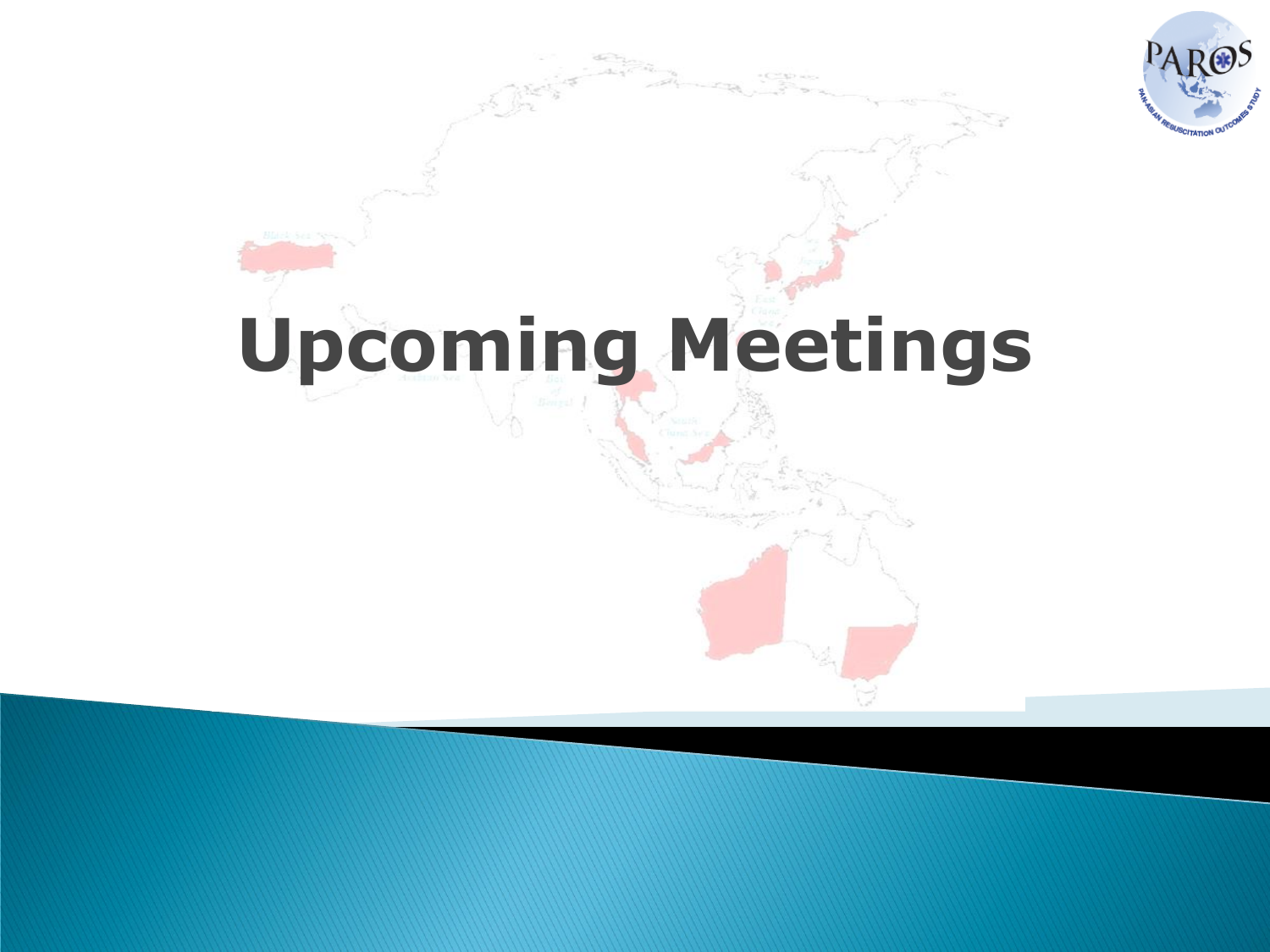# Outline



## Seoul, Korea (Aug 2011)

- Taipei, Taiwan (Nov/Dec 2011)
	- Call for Research Proposals
- Meetings in 2012 (Australia, Dubai, Osaka)
- Sponsorship matters
- Delineation of Asian EMS Council Meeting and PAROS Open Meeting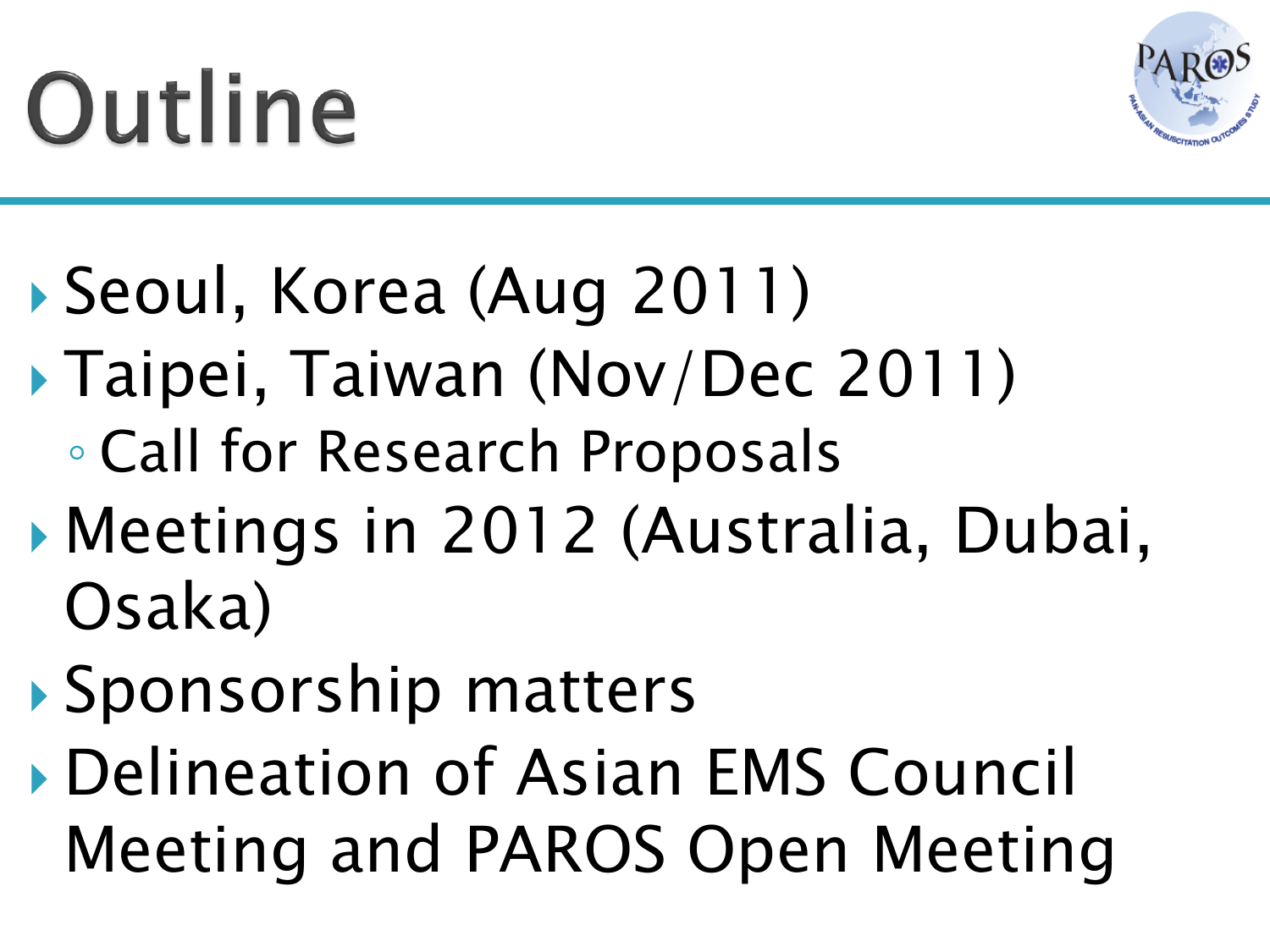

- 2011 EMS Summer Symposium: The Korean Council of EMS Physicians
- ▶ 23 to 24 Aug 2011: Consensus meeting for Giving CPR during Ambulance Transport
- ▶ 25 Aug 2011: CME Course for EMTs
- ▶ 26 Aug 2011: Main Conference on EMS Medical Direction for Improving Resuscitation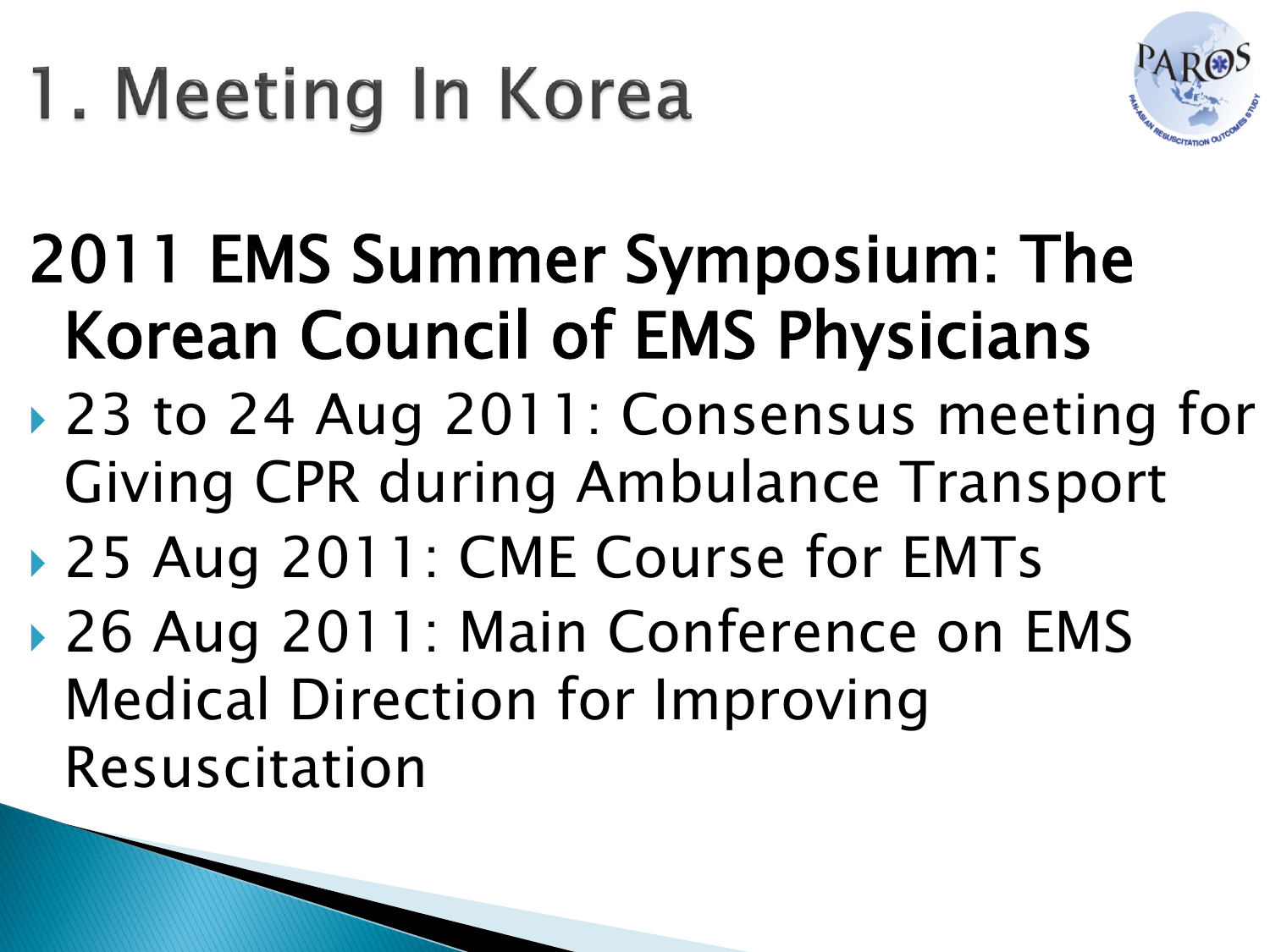

### National PAD Meeting **▶ 30 Nov to 2 Dec 2011**

## PAROS Open and EXCO Meetings 3 Dec 2011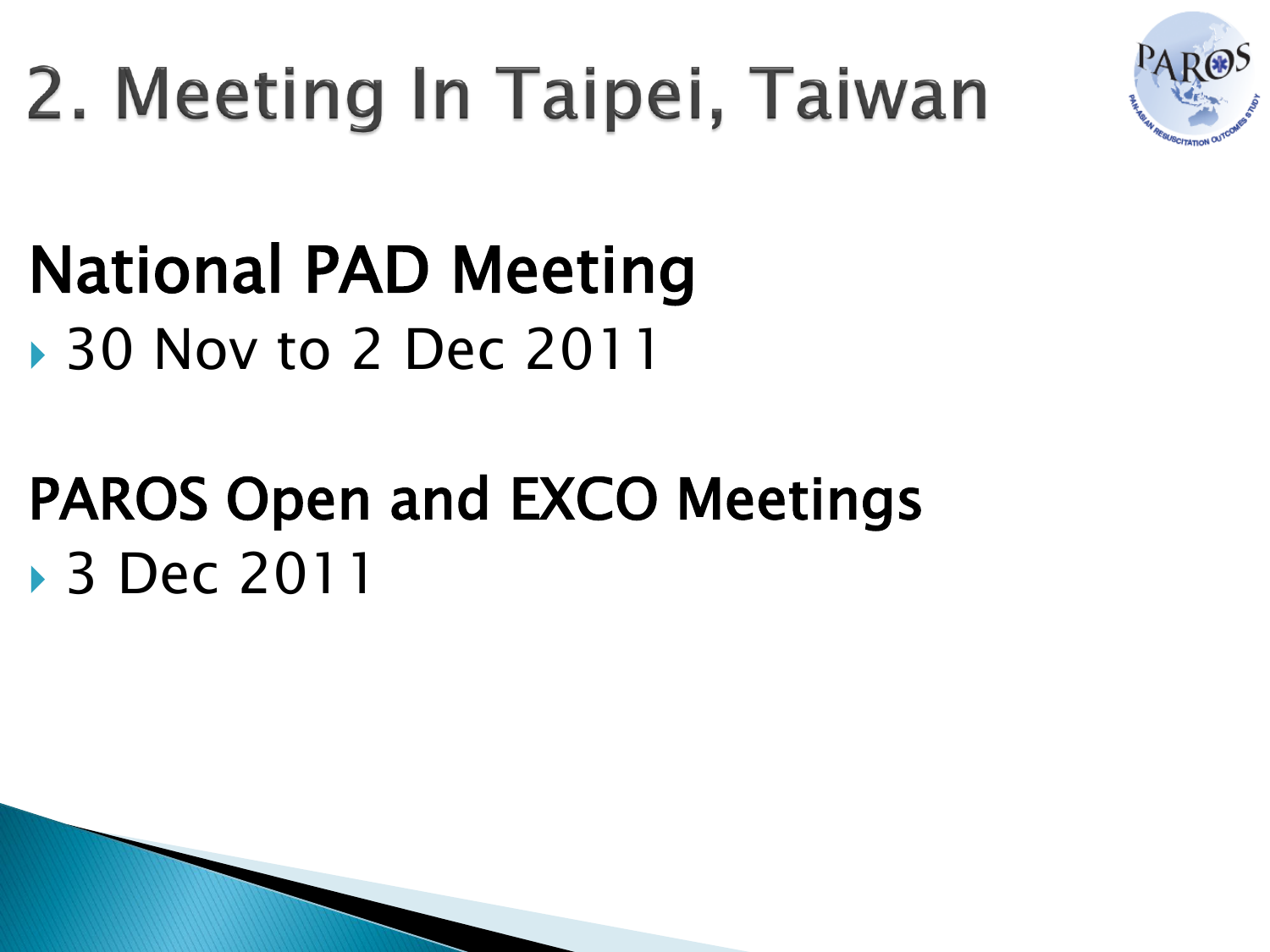

# 2. Meeting In Taipei, Taiwan

#### National PAD Meeting **→ 30 Nov to 2 Dec 2011**

### PAROS Open and EXCO Meetings **■ 3 Dec 2011**

### Call for Research Proposals

- Submission template ('New Study Proposal Template') found on the PAROS website
- Deadline for submission: 1 Nov 2011
- Open to PAROS EXCO & General Members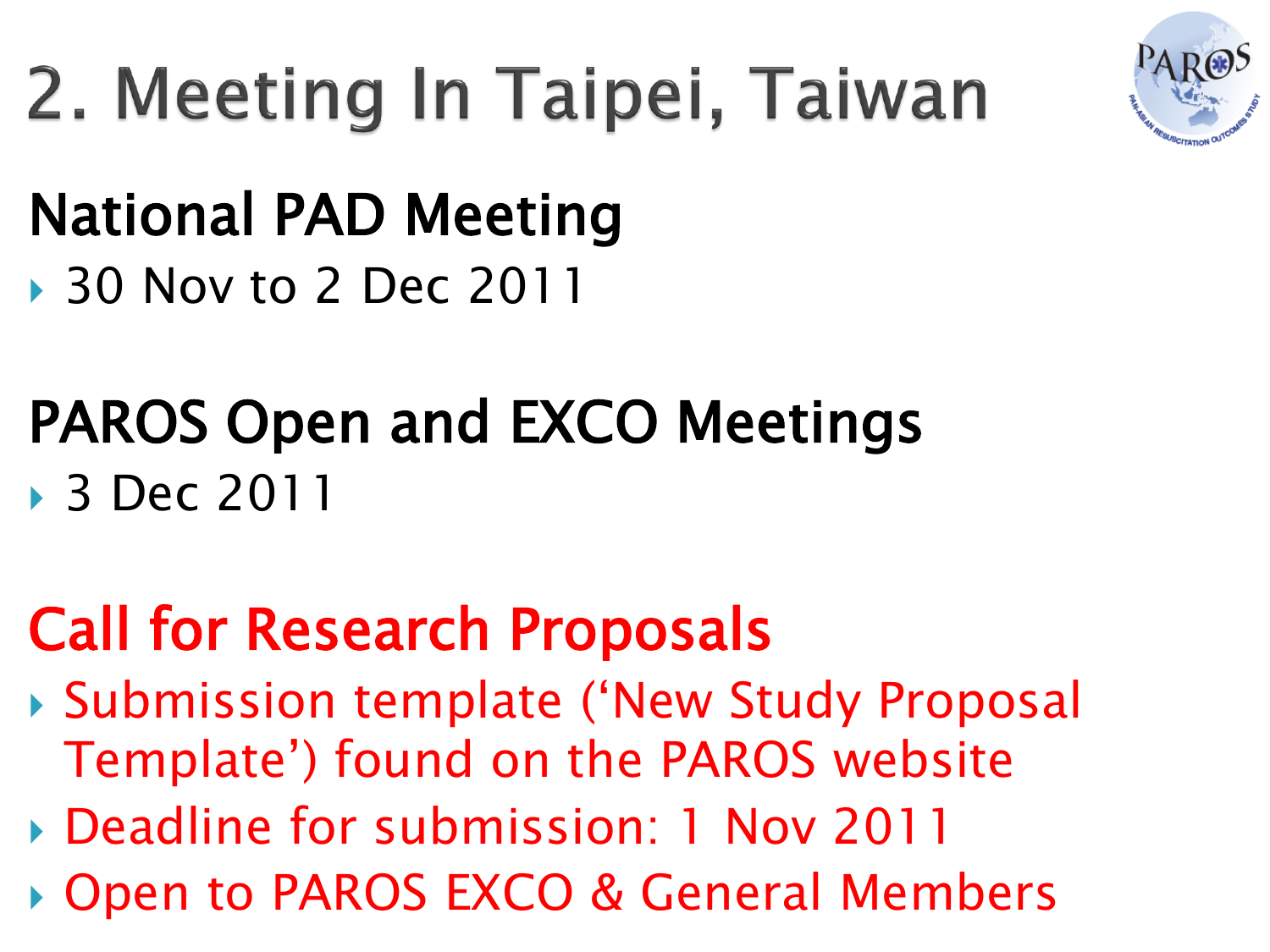# 3. Meetings in 2012



- Australia
- Dubai
- Osaka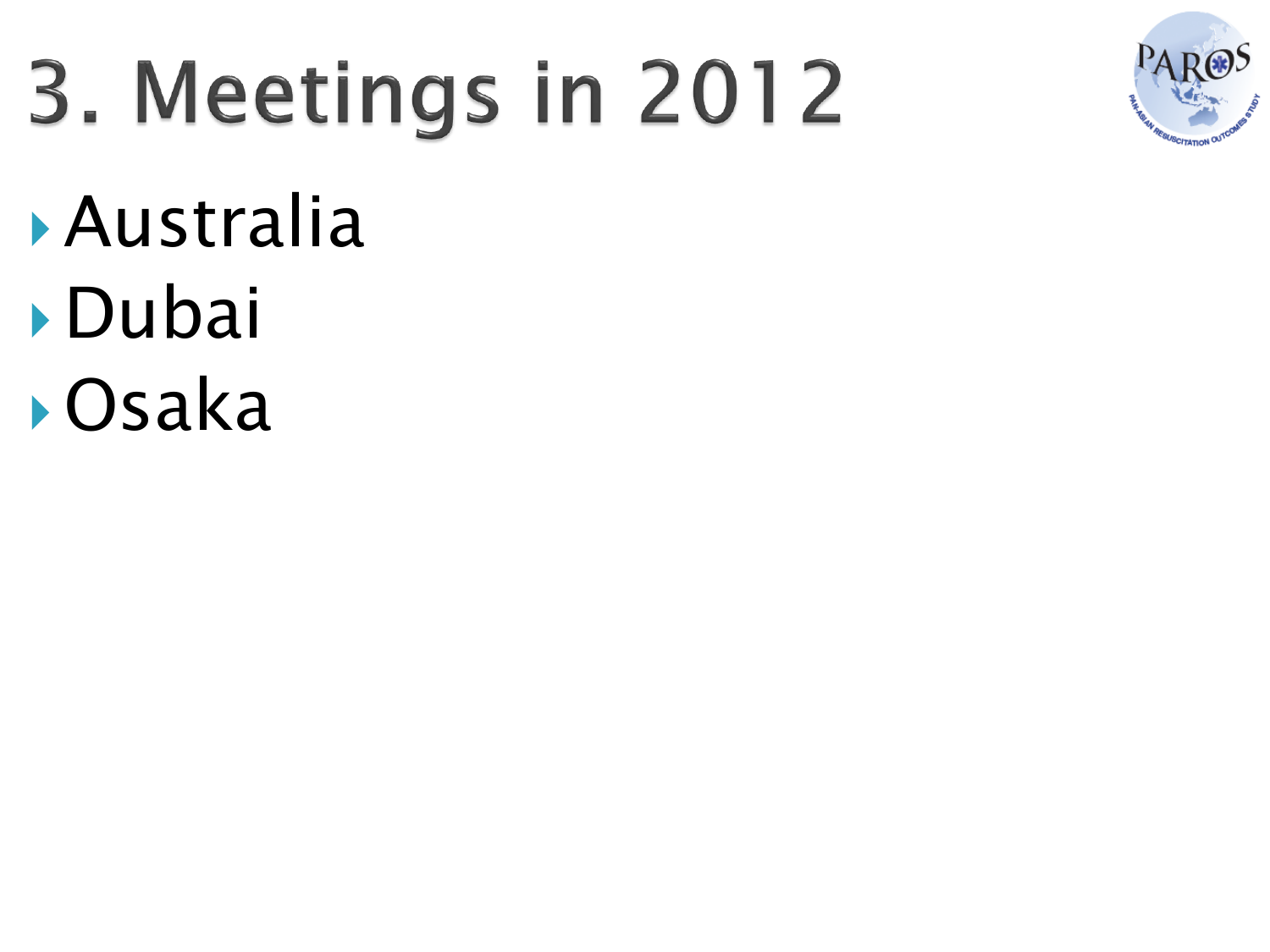# 4. Suggested Guidelines for **Organising Country**



#### ▶ Sponsorship Plan

- <sup>o</sup> Comprehensive budget to be worked out by PCO in hosting country during the planning phase
- <sup>o</sup> Sponsorship plan (who is sponsored and entitlements) should be worked out. Once conveyed to sponsored party, entitlements should not change
- <sup>o</sup> A comprehensive plan for sponsor should be worked out during the planning phase (sponsorship amounts and entitlements)
- <sup>o</sup> Presentation slots and venue of allocated display booths should be clearly conveyed to sponsors in a timely manner
- <sup>o</sup> Instructions for how money should be transferred from sponsor to organising committee should be clearly conveyed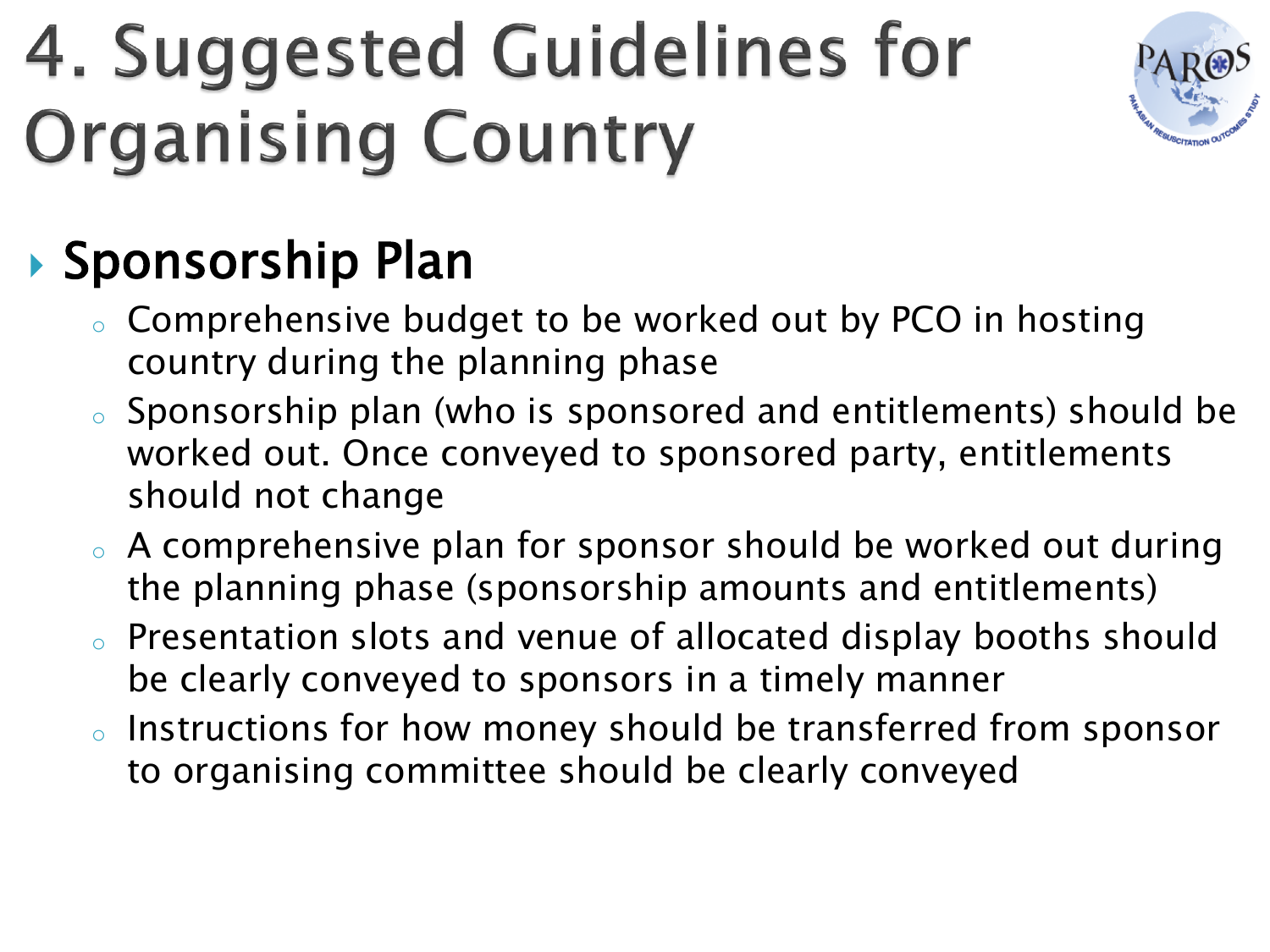# 4. Suggested Guidelines for **Organising Country**



### Communication

- <sup>o</sup> Sponsorship entitlements to be conveyed clearly by PCO, keeping secretariat involved if secretariat is involved in collation of information
- <sup>o</sup> Mode of reimbursement should be clearly conveyed if sponsored party has to incur out-of-pocket expenses first
- <sup>o</sup> PCO should be responsive to enquiries (ideally answered within 3 working days)
- <sup>o</sup> Contact details of liaising persons in the PCO for specific responsibilities could be worked out prior to the meeting (e.g. for accommodation, for flight etc)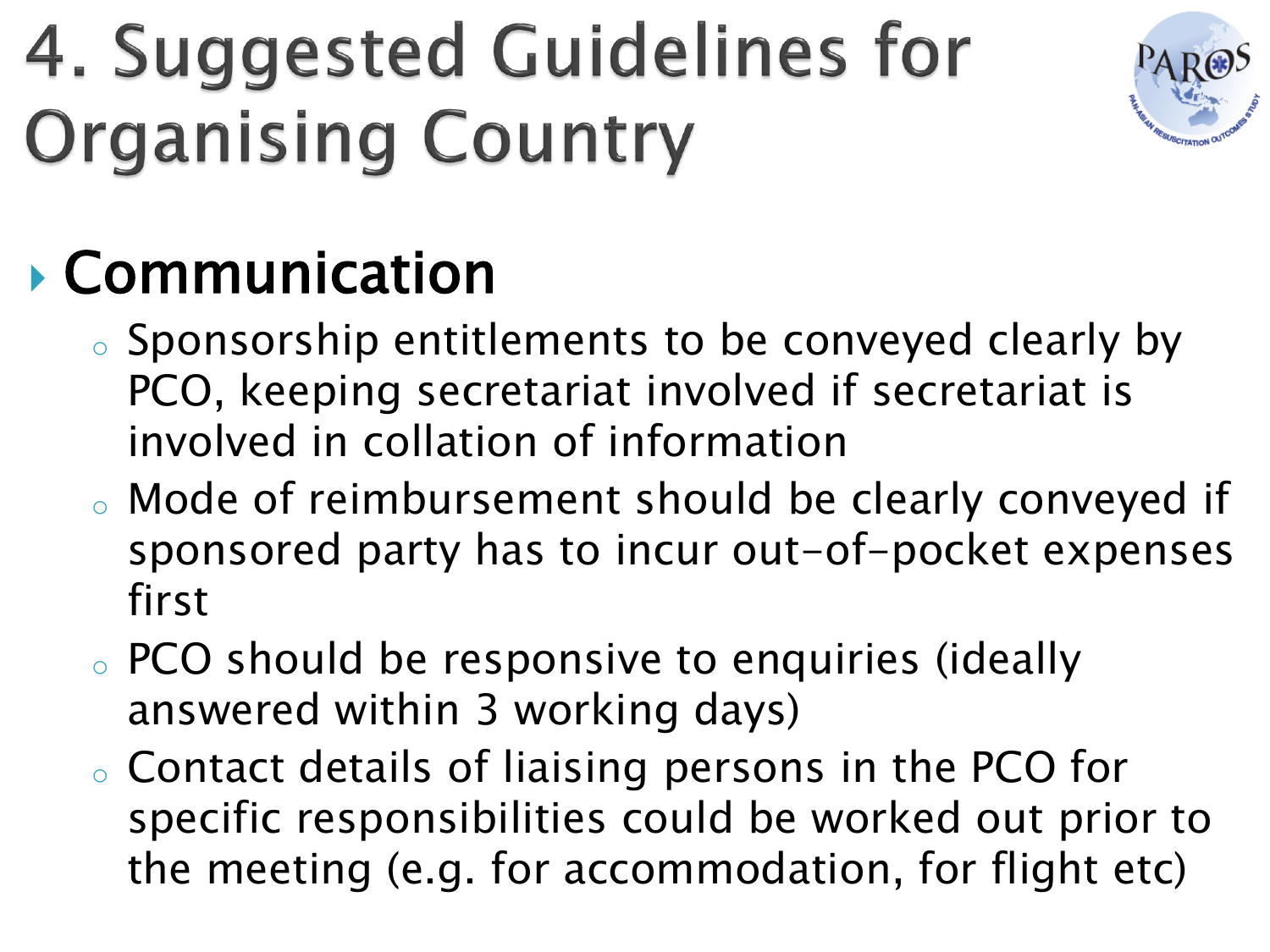# 4. Suggested Guidelines for **Organising Country**



### **Logistics**

- <sup>o</sup> Where possible, a floor plan could be provided so that liaising parties could have an idea of event set-up
- <sup>o</sup> Meeting room venues should be decided at least 1 month before event to give adequate time for dissemination of information
- <sup>o</sup> Where a dinner is held, the venue of the dinner and the instructions for getting to the place should be clearly disseminated at least one week before the event